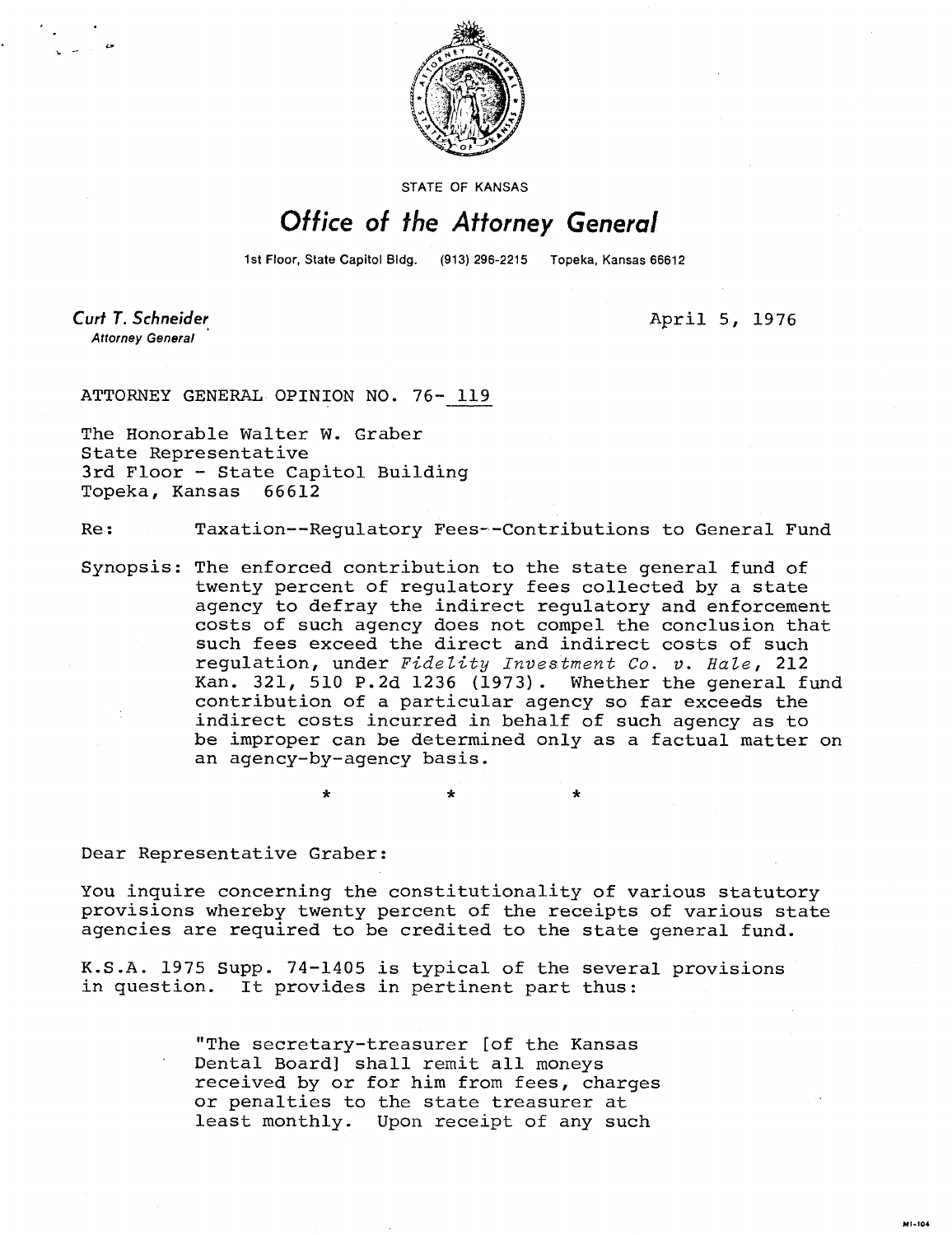The Honorable Walter W. Graber Page Two April 5, 1976

> remittance the state treasurer shall deposit the entire amount thereof in the state treasury. Twenty percent (20%) of each such deposit shall be credited to the state general fund and the balance shall be credited to the dental board fee fund." [Emphasis supplied.]

A similar question provision was challenged in Panhandle Eastern Pipe Line Co. v. Fadely, 183 Kan. 803, 332 P.2d 568 (1958). G.S. 1949, 55-609 authorized the Corporation Commission to tax and assess the costs incurred in hearings and certain other proceedings before it under that act against the parties thereto. Concerning the disposition of the proceeds of this assessment, the cited statute directed thus:

> "All such costs collected by the corporation commission shall be paid into the state treasury, and the state treasurer shall credit twenty percent (20%) thereof to the general fund of the state, and the remaining eighty percent (80%) shall be deposited in a special fund for the use of the corporation commission in administering the provisions of this act."

The special fund in question in that case was the natural gas conservation fund, which had grown to approximately \$161,000, apparently far more than was necessary to defray the costs it was designed to meet. Accordingly, the Legislature in 1957 enacted Senate Bill No. 425, directing the transfer of \$100,000 from the unexpended balance of that fund to the state general fund. The plaintiff pipeline company challenged the transfer as "an attempt to raise revenue under the guise of the police power," as a discriminatory burden on interstate commerce, as a denial of due process and equal protection of the law, and as violative of Article 11, §S 1 and 5 of the Kansas Constitution. Further, plaintiff contended that the "exaction by the state for the general revenue fund of twenty percent of all costs collected by the commission . . . is an attempt to raise revenue under the guise of the police power," and as such violates both the commerce clause and the Fourteenth Amendment to the United States Constitution, as well as Article 11, § 5 of the Kansas Constitution.

The state sought to defend this contribution to the general fund thus: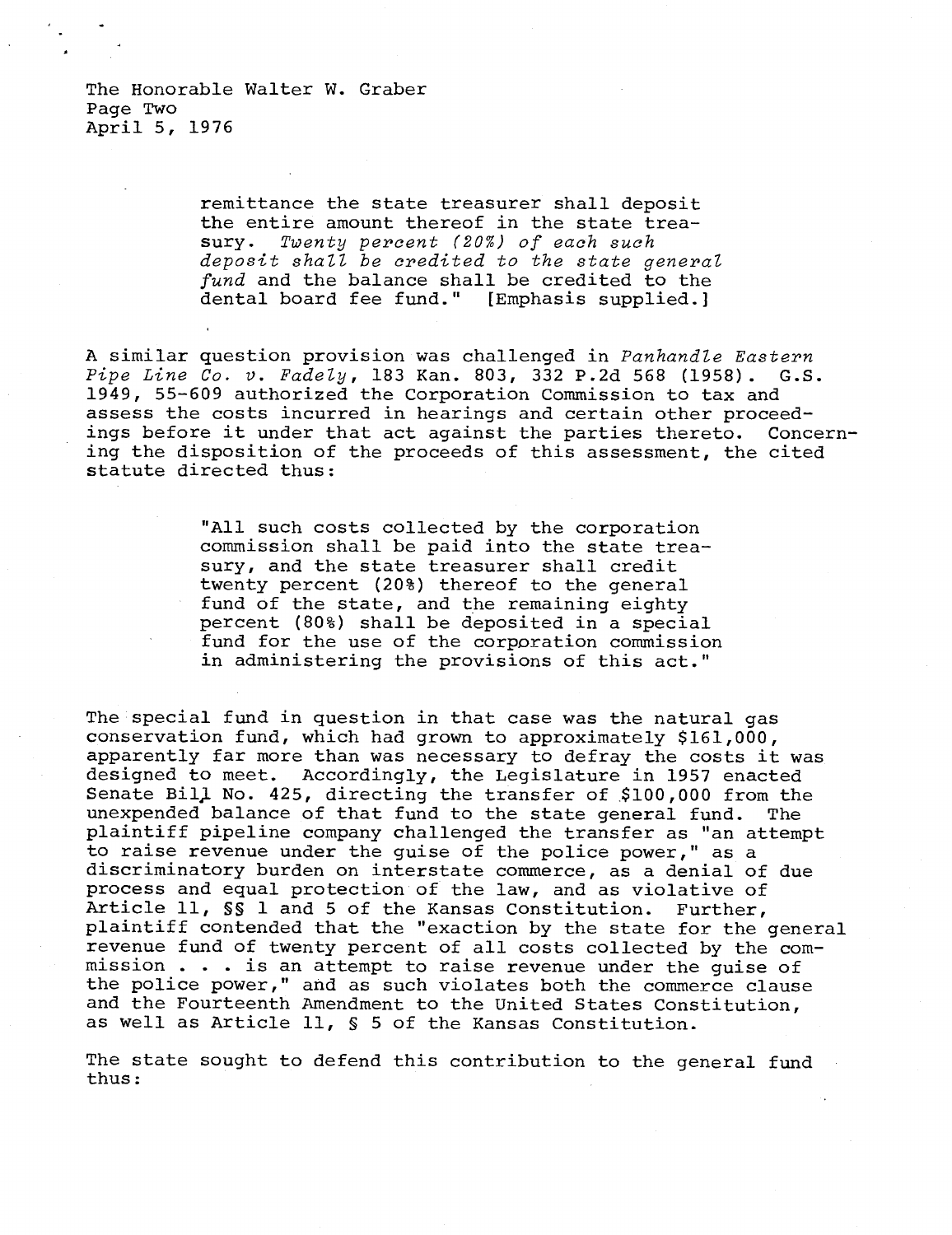The Honorable Walter W. Graber Page Three April 5, 1976

> "The state, on the other hand, maintains that the commission receives indirect assistance from other departments and agencies of the state when it carries out its duties under the oil and gas laws, that the commission is empowered to . collect fees to recompense these other departments, and that the apportionment by the state to the general fund of twenty per cent of all costs collected by the commission is to cover these indirect expenses. The state asserts that neither the Federal nor the state constitution prohibits the legislature from seeking reasonable recompense for the assistance in regulation and supervision rendered by other departments."

The court held that sections 55-609, -711 and -131

"do not clearly authorize the commission to collect both its direct expenses and the indirect expenses of regulation resulting from the assistance of other departments and agencies."

The court found that neither the senate bill transferring \$100,000 from the fee fund to the general fund, nor another bill amending the cited provisions above,

> "expressly declares that the amounts transferred and appropriated to the state general revenue fund are to be used to reimburse other departments and state agencies for indirect assistance rendered the commission, nor do the bills specifically appropriate the amounts for such purpose. Both bills, in clear terms, direct payment of the mentioned funds to the general fund of the state without any limitation, and the most reasonable inference to be drawn . . . is that the \$100,000 and the twenty per cent are to be used indiscriminately for all general expenses and obligations of the state. Such legislative acts, in spite of the presumption of validity . . . show on their face that some part of the exaction is to be used for a purpose other than the legitimate one of regulation, and for that reason . . . [they] are void." 183 Kan. at 807-808.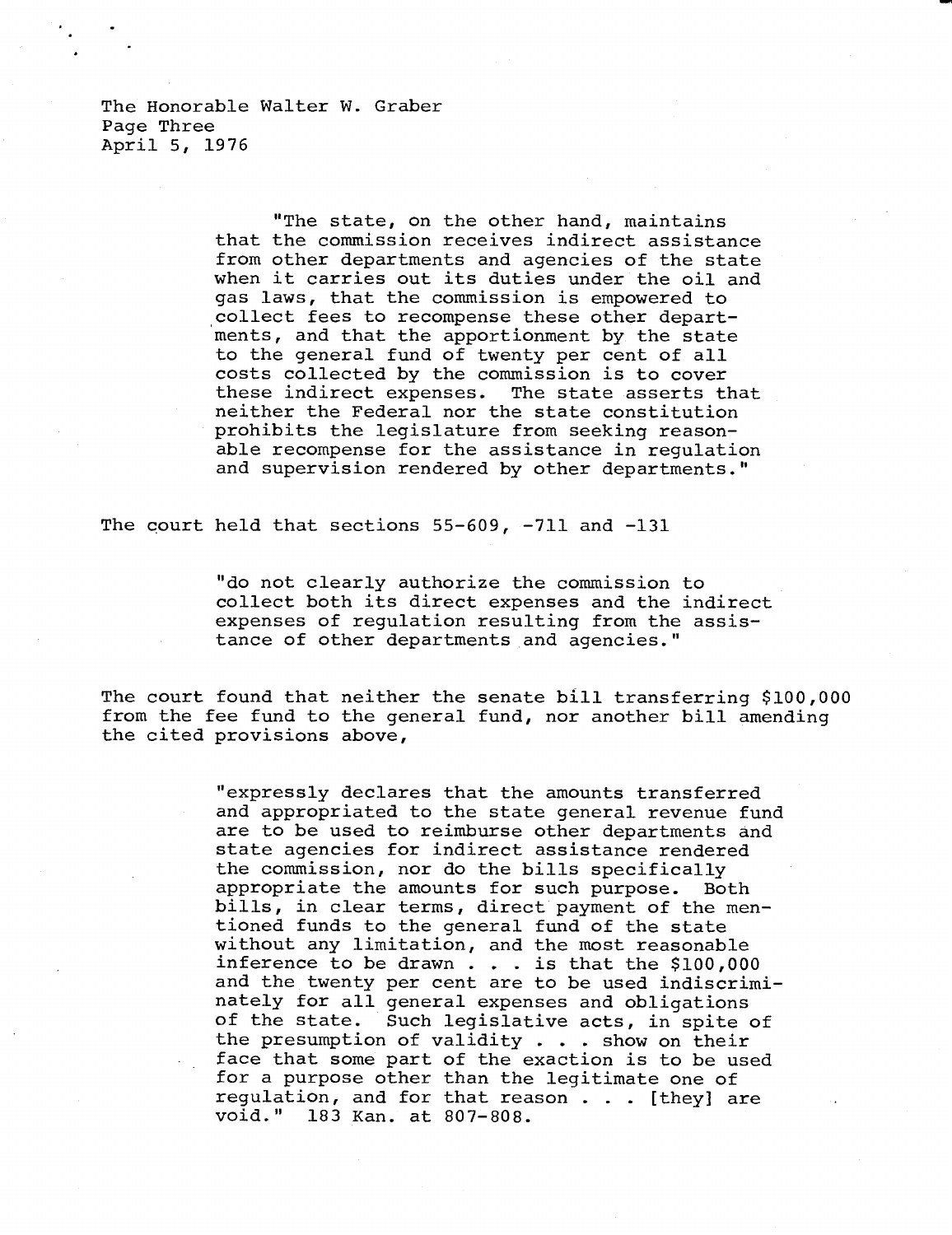The Honorable Walter W. Graber Page Four April 5, 1976

The express legislative declaration which was lacking in 1957 was enacted in 1963. K.S.A. 75-3170 states thus in pertinent part:

> "Upon receipt of the fees and moneys paid into the state treasury in accordance with the provisions of sections 1 to 31 . . . of this act, the state treasurer shall credit the same as follows:

> (a) Twenty percent (20%) of the gross receipts received from each particular agency shall be credited to the general fund to reimburse the said fund for accounting, auditing, budgeting, legal, payroll, personnel, and purchasing services, and any and all other state governmental services, which are performed on behalf of each of said agencies by other state agencies receiving general revenue fund appropriations to provide such services."

K.S.A. 1975 Supp. 75-3170(a) contains a virtually identical legislative declaration.

In Fidelity Investment Co. v. Hale, 212 Kan. 321, 510 P.2d 1236 (1973), plaintiff, a mortgage banker engaged in the real estate loan business, challenged the legality of certain fees assessed it under the Truth-in-Lending Act, K.S.A. 16-801 et seq. Plaintiff argued that,  $inter$  alia, the fees involved were assessed, in substance, as a revenue-raising measure rather than as regulatory fees, relying in part on *Panhandle*, supra. The Act then contained the common provision that twenty percent. of all moneys collected thereunder shall be credited to the state general fund, the remaining eighty percent to be deposited in a special revenue fund, the "nonlicensee administration fund," which was appropriated for the purpose of paying the cost of administering and enforcing the provisions of the act as to nonlicensees.

The court distinguished Panhandle, relying on the 1963 express legislative declaration in K.S.A. 75-3170, and stating thus:

> "Sections 1 and [sic] 31 referred to in the statutes are other statutes directing disposition of funds obtained by thirty-one state agencies, each of which authorizes the particular agency to convey funds pursuant to 75-3170. Fees collected under the truth-inlending act are not mentioned; hence it cannot